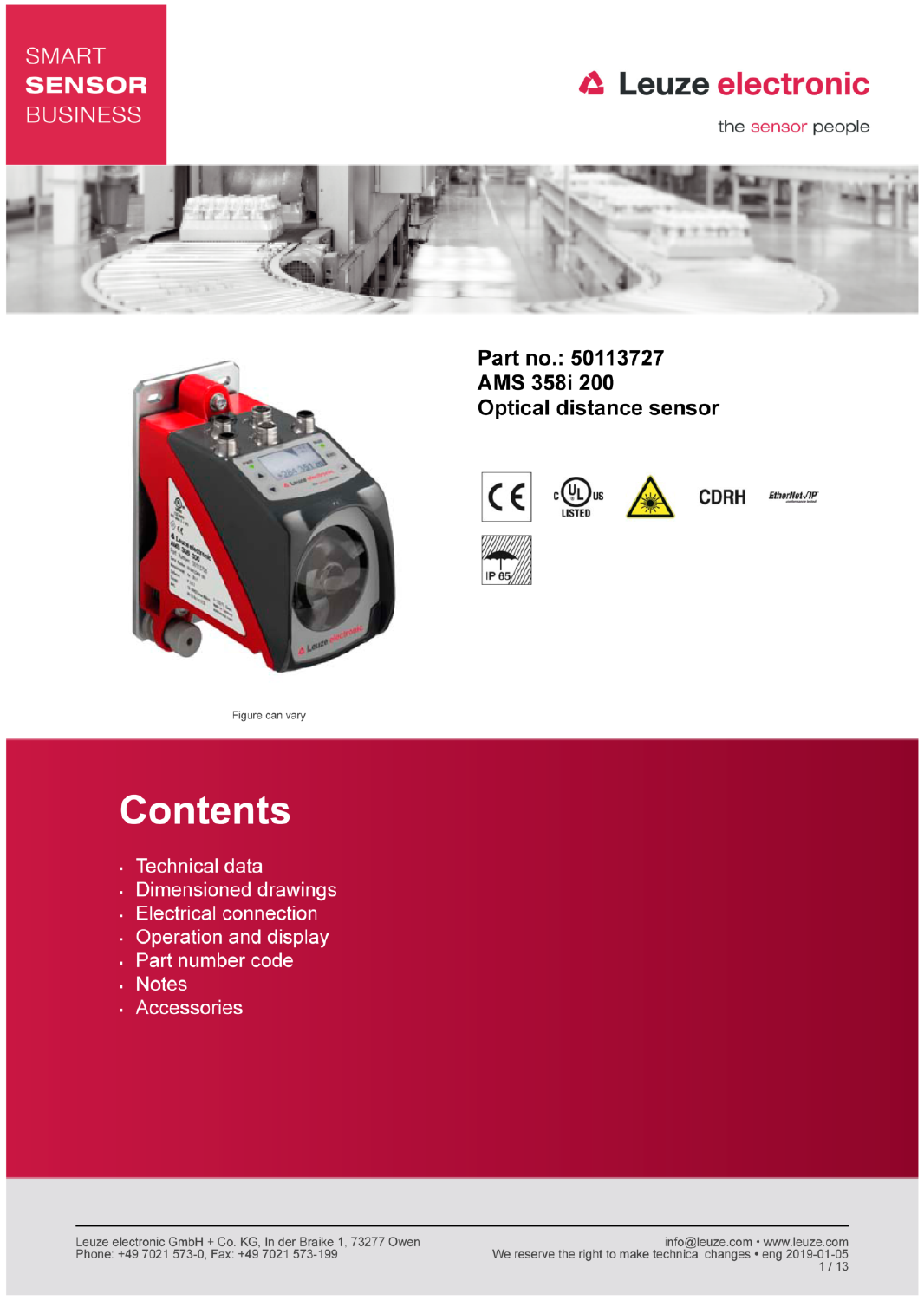## Part no.: 50113727 – AMS 358i 200 – Optical distance sensor

### **Technical data**

| <b>Basic data</b>                |                                                                                                                                                                                              |
|----------------------------------|----------------------------------------------------------------------------------------------------------------------------------------------------------------------------------------------|
| Series                           | <b>AMS 300i</b>                                                                                                                                                                              |
| Application                      | Collision protection of cranes / gantry cranes<br>Positioning of skillet systems and side-tracking skates<br>Positioning of electroplating plants<br>Positioning of high-bay storage devices |
|                                  |                                                                                                                                                                                              |
| <b>Characteristic parameters</b> |                                                                                                                                                                                              |
| <b>MTTF</b>                      | 31 years                                                                                                                                                                                     |
|                                  |                                                                                                                                                                                              |
| <b>Optical data</b>              |                                                                                                                                                                                              |
| Light source                     | Laser, Red                                                                                                                                                                                   |
| Laser class                      | 2, IEC/EN 60825-1:2007                                                                                                                                                                       |
|                                  |                                                                                                                                                                                              |
| <b>Measurement data</b>          |                                                                                                                                                                                              |
| Measurement range                | 200  200,000 mm                                                                                                                                                                              |
| Accuracy                         | 3 mm                                                                                                                                                                                         |
| Reproducibility (3 sigma)        | $2.1$ mm                                                                                                                                                                                     |
| Max. traverse rate               | $10 \text{ m/s}$                                                                                                                                                                             |
|                                  |                                                                                                                                                                                              |
| <b>Electrical data</b>           |                                                                                                                                                                                              |
| <b>Performance data</b>          |                                                                                                                                                                                              |
| Supply voltage UB                | 18  30 V, DC                                                                                                                                                                                 |
|                                  |                                                                                                                                                                                              |
| <b>Interface</b>                 |                                                                                                                                                                                              |
| Type                             | <b>EtherNet IP</b>                                                                                                                                                                           |
| <b>EtherNet IP</b>               |                                                                                                                                                                                              |
| Switch functionality             | Integrated                                                                                                                                                                                   |
| Transmission speed               | 100 Mbit/s                                                                                                                                                                                   |
|                                  | 10 Mbit/s                                                                                                                                                                                    |
|                                  |                                                                                                                                                                                              |
| <b>Connection</b>                |                                                                                                                                                                                              |
| Number of connections            | 4 Piece(s)                                                                                                                                                                                   |
| <b>Connection 1</b>              |                                                                                                                                                                                              |
| Type of connection               | Connector                                                                                                                                                                                    |
| Designation on device            | <b>BUS IN</b>                                                                                                                                                                                |
| Function                         | Data interface<br><b>BUS IN</b>                                                                                                                                                              |
| Thread size                      | M12                                                                                                                                                                                          |
| Type                             | Female                                                                                                                                                                                       |
| No. of pins                      | 4-pin                                                                                                                                                                                        |
| Encoding                         | D-coded                                                                                                                                                                                      |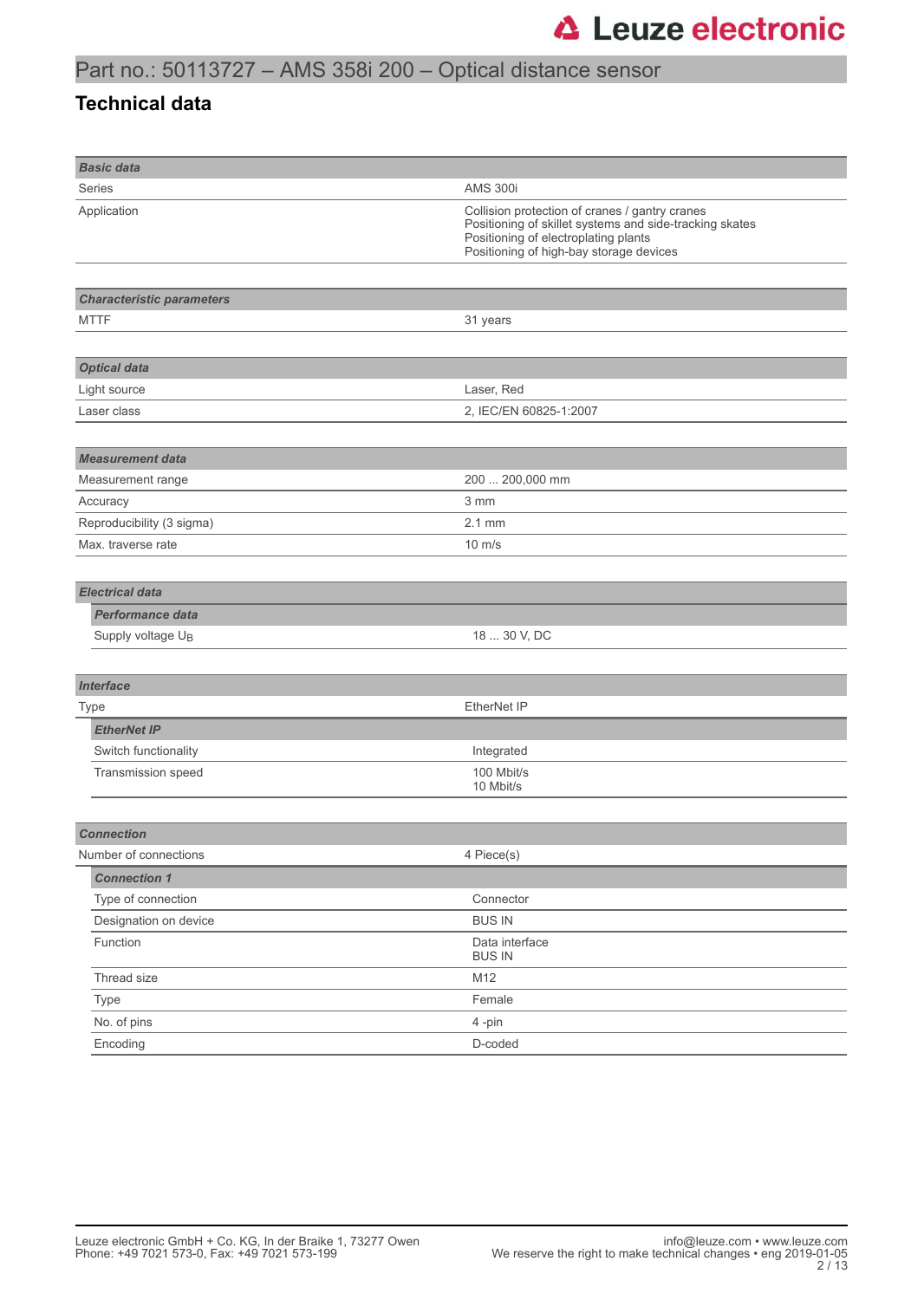## Part no.: 50113727 – AMS 358i 200 – Optical distance sensor

| <b>Connection 2</b>                |                                   |         |  |
|------------------------------------|-----------------------------------|---------|--|
| Type of connection                 | Connector                         |         |  |
| Designation on device              | <b>BUS OUT</b>                    |         |  |
| Function                           | Data interface<br><b>BUS OUT</b>  |         |  |
| Thread size                        | M12                               |         |  |
| Type                               | Female                            |         |  |
| No. of pins                        | 4-pin                             |         |  |
| Encoding                           | D-coded                           |         |  |
| <b>Connection 3</b>                |                                   |         |  |
| Type of connection                 | Connector                         |         |  |
| Designation on device              | <b>PWR</b>                        |         |  |
| Function                           | PWR / SW IN/OUT<br>Voltage supply |         |  |
| Thread size                        | M12                               |         |  |
| Type                               | Male                              |         |  |
| No. of pins                        | 5-pin                             |         |  |
| Encoding                           | A-coded                           |         |  |
| <b>Connection 4</b>                |                                   |         |  |
| Type of connection                 | Connector                         |         |  |
| Designation on device              | <b>SERVICE</b>                    |         |  |
| Function                           | Service interface                 |         |  |
| Thread size                        | M12                               |         |  |
| Type                               | Female                            |         |  |
| No. of pins                        | 5-pin                             |         |  |
| Encoding                           | A-coded                           |         |  |
|                                    |                                   |         |  |
| <b>Mechanical data</b>             |                                   |         |  |
| Design                             | Cubic                             |         |  |
| Dimension (W x H x L)              | 84 mm x 166.5 mm x 159 mm         |         |  |
| Housing material                   | Metal                             |         |  |
| Net weight                         | 2,450 g                           |         |  |
| Type of fastening                  | Through-hole mounting             |         |  |
|                                    |                                   |         |  |
| <b>Operation and display</b>       |                                   |         |  |
| Type of display                    | LED<br>LC Display                 |         |  |
| Operational controls               | Membrane keyboard                 |         |  |
|                                    |                                   |         |  |
| <b>Environmental data</b>          |                                   |         |  |
| Ambient temperature, operation     | $-550$ °C                         |         |  |
| Ambient temperature, storage       | -30 $\ldots$ 70 °C                |         |  |
| Relative humidity (non-condensing) | 90 %                              |         |  |
|                                    |                                   |         |  |
| <b>Certifications</b>              |                                   |         |  |
| Degree of protection               | IP 65                             |         |  |
| Protection class                   | Ш                                 |         |  |
| Certifications                     |                                   | c UL US |  |
|                                    |                                   |         |  |
|                                    |                                   |         |  |

#### *Classification*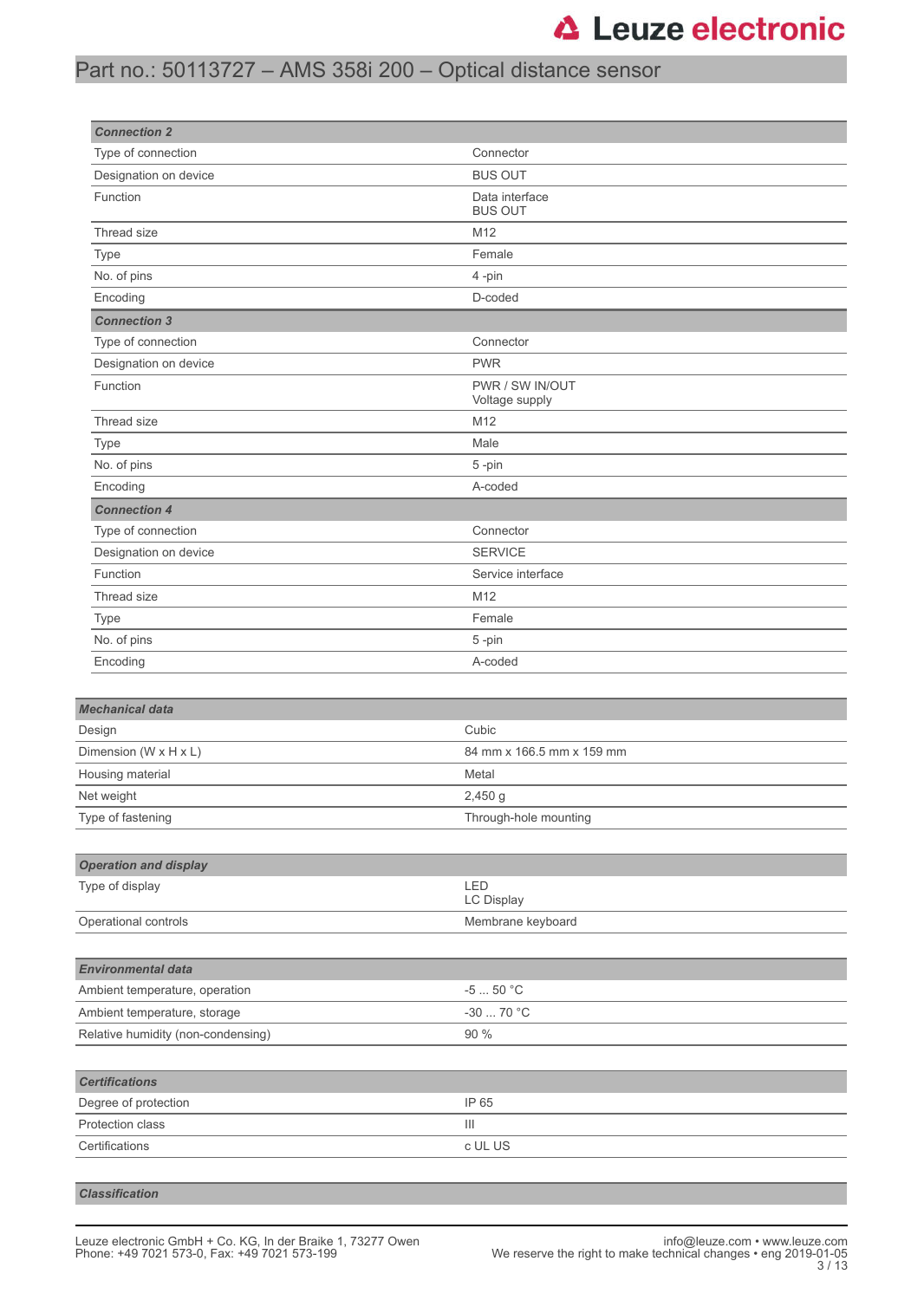## Part no.: 50113727 – AMS 358i 200 – Optical distance sensor

| eCl@ss 8.0 | 27270801 |
|------------|----------|
| eCl@ss 9.0 | 27270801 |
| ETIM 5.0   | EC001825 |
| ETIM 6.0   | EC001825 |
|            |          |

### **Dimensioned drawings**

All dimensions in millimeters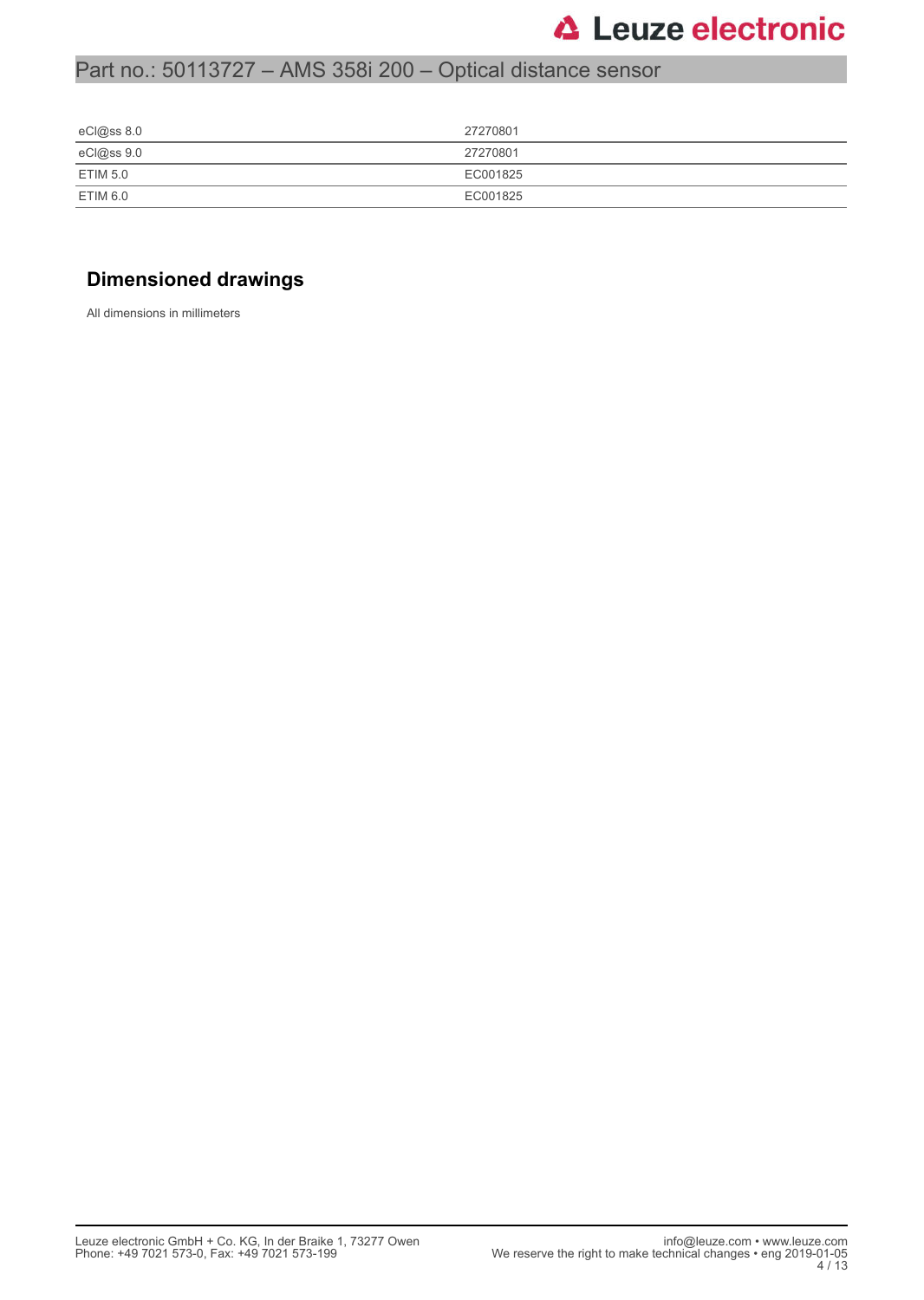Part no.: 50113727 – AMS 358i 200 – Optical distance sensor



A M 5 screw for alignment

B Knurled nut with WAF 4 hexagon socket and M 5 nut for securing

C Optical axis

D Zero point of the distance to be measured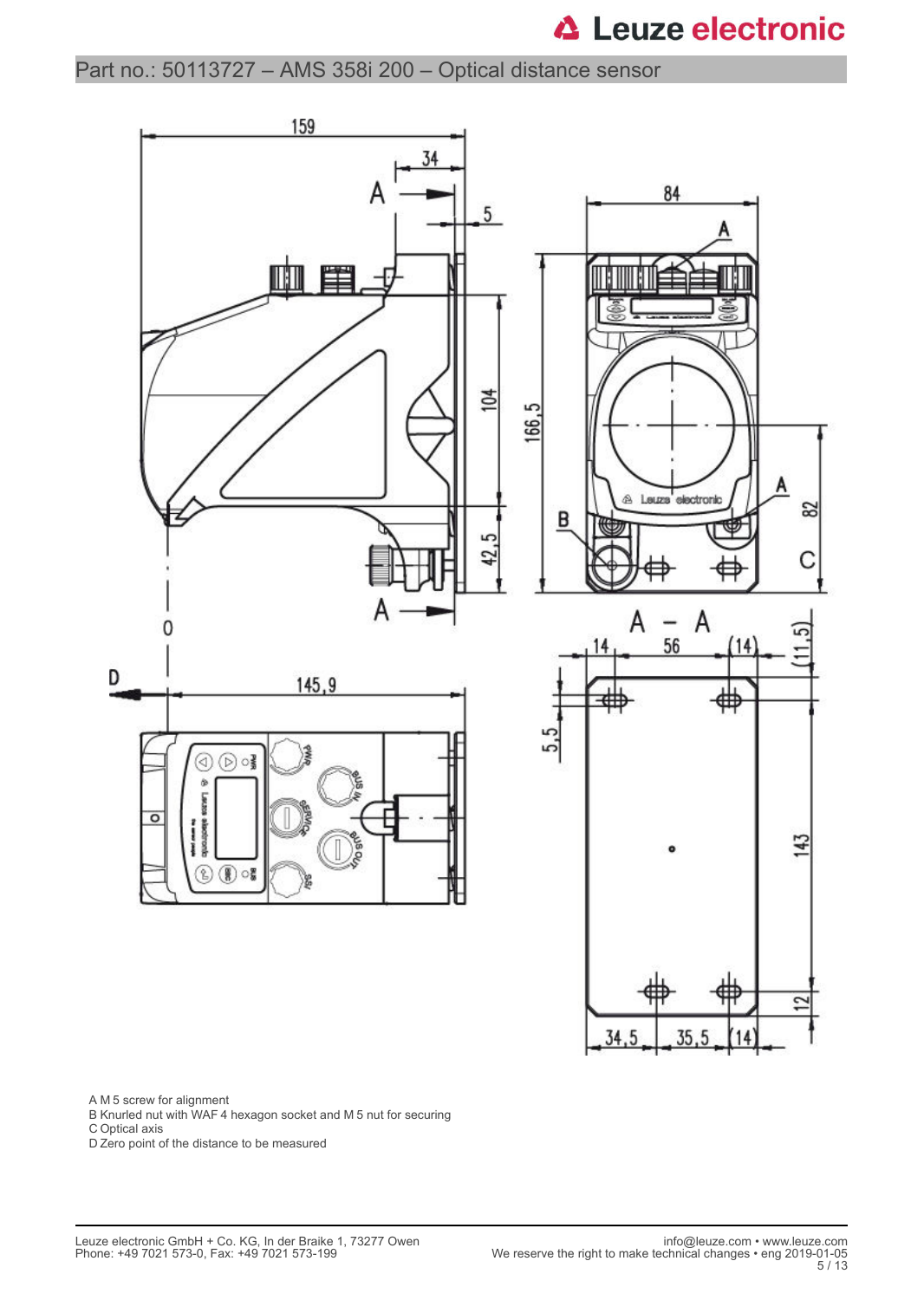## Part no.: 50113727 – AMS 358i 200 – Optical distance sensor

### **Electrical connection**

| <b>Connection 1</b> | <b>BUS IN</b>                   |
|---------------------|---------------------------------|
| Type of connection  | Connector                       |
| Function            | Data interface<br><b>BUS IN</b> |
| Thread size         | M12                             |
| Type                | Female                          |
| Material            | Metal                           |
| No. of pins         | $4$ -pin                        |
| Encoding            | D-coded                         |

| Pin | Pin assignment |
|-----|----------------|
|     | `D+            |
| 2   | RD+            |
| 3   | $1$ ) –        |
| 4   | RD-            |



| <b>Connection 2</b> | <b>BUS OUT</b>                   |
|---------------------|----------------------------------|
| Type of connection  | Connector                        |
| Function            | Data interface<br><b>BUS OUT</b> |
| Thread size         | M12                              |
| Type                | Female                           |
| Material            | Metal                            |
| No. of pins         | $4$ -pin                         |
| Encoding            | D-coded                          |

| Pin | Pin assignment |
|-----|----------------|
|     | TD+            |
| 2   | $RD+$          |
| 3   | TD-            |
| 4   | RD-            |



| <b>Connection 3</b> | <b>PWR</b>                        |
|---------------------|-----------------------------------|
| Type of connection  | Connector                         |
| Function            | PWR / SW IN/OUT<br>Voltage supply |
| Thread size         | M <sub>12</sub>                   |
| Type                | Male                              |
| Material            | Metal                             |
| No. of pins         | $5$ -pin                          |
| Encoding            | A-coded                           |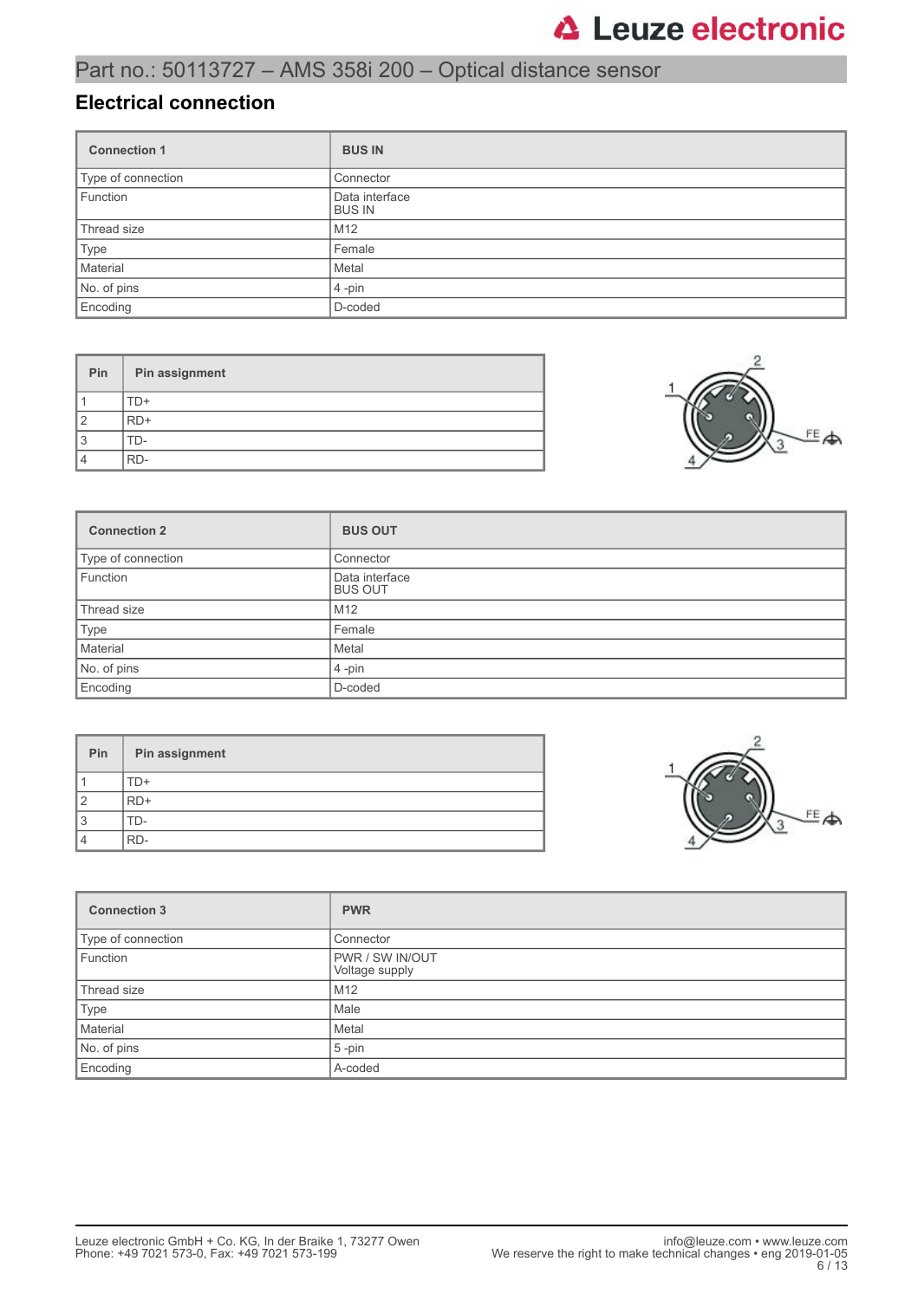## Part no.: 50113727 – AMS 358i 200 – Optical distance sensor

| Pin | Pin assignment   |
|-----|------------------|
|     | <b>VIN</b>       |
|     | I/O <sub>1</sub> |
| 3   | <b>GND</b>       |
|     | I/O <sub>2</sub> |
| 5   | FE.              |



| <b>Connection 4</b> | <b>SERVICE</b>    |
|---------------------|-------------------|
| Type of connection  | Connector         |
| Function            | Service interface |
| Thread size         | M <sub>12</sub>   |
| Type                | Female            |
| Material            | Metal             |
| No. of pins         | $5$ -pin          |
| Encoding            | A-coded           |

| Pin | Pin assignment   |
|-----|------------------|
|     | n.c.             |
| 12  | RS 232-TX        |
| 3   | <b>GND</b>       |
|     | <b>RS 232-RX</b> |
| 5   | n.c.             |



### **Operation and display**

#### LEDs

| <b>LED</b> |                   | <b>Display</b>                  | <b>Meaning</b>                                                           |
|------------|-------------------|---------------------------------|--------------------------------------------------------------------------|
|            | <b>PWR</b>        | Off                             | No supply voltage                                                        |
|            |                   | Green, flashing                 | Voltage connected / no measurement value output / initialization running |
|            |                   | Green, continuous light         | Device OK, measurement value output                                      |
|            |                   | Red, flashing                   | Device OK, warning set                                                   |
|            |                   | Red, continuous light           | No measurement value output                                              |
| <u> 2</u>  | <b>NET</b>        | Off                             | No supply voltage                                                        |
|            |                   | Green, flashing                 | No Ethernet/IP communication                                             |
|            |                   | Green, continuous light         | Bus operation ok                                                         |
|            |                   | Red, flashing                   | Time-out in bus communication                                            |
|            |                   | Red, continuous light           | Double IP address                                                        |
|            |                   | Red/green, flashing alternately | Self test                                                                |
| 3          | <b>BUS</b><br>IN  | Green, continuous light         | Link OK                                                                  |
|            |                   | Yellow, flashing                | Data exchange active                                                     |
| 4          | <b>BUS</b><br>OUT | Green, continuous light         | Link OK                                                                  |
|            |                   | Yellow, flashing                | Data exchange active                                                     |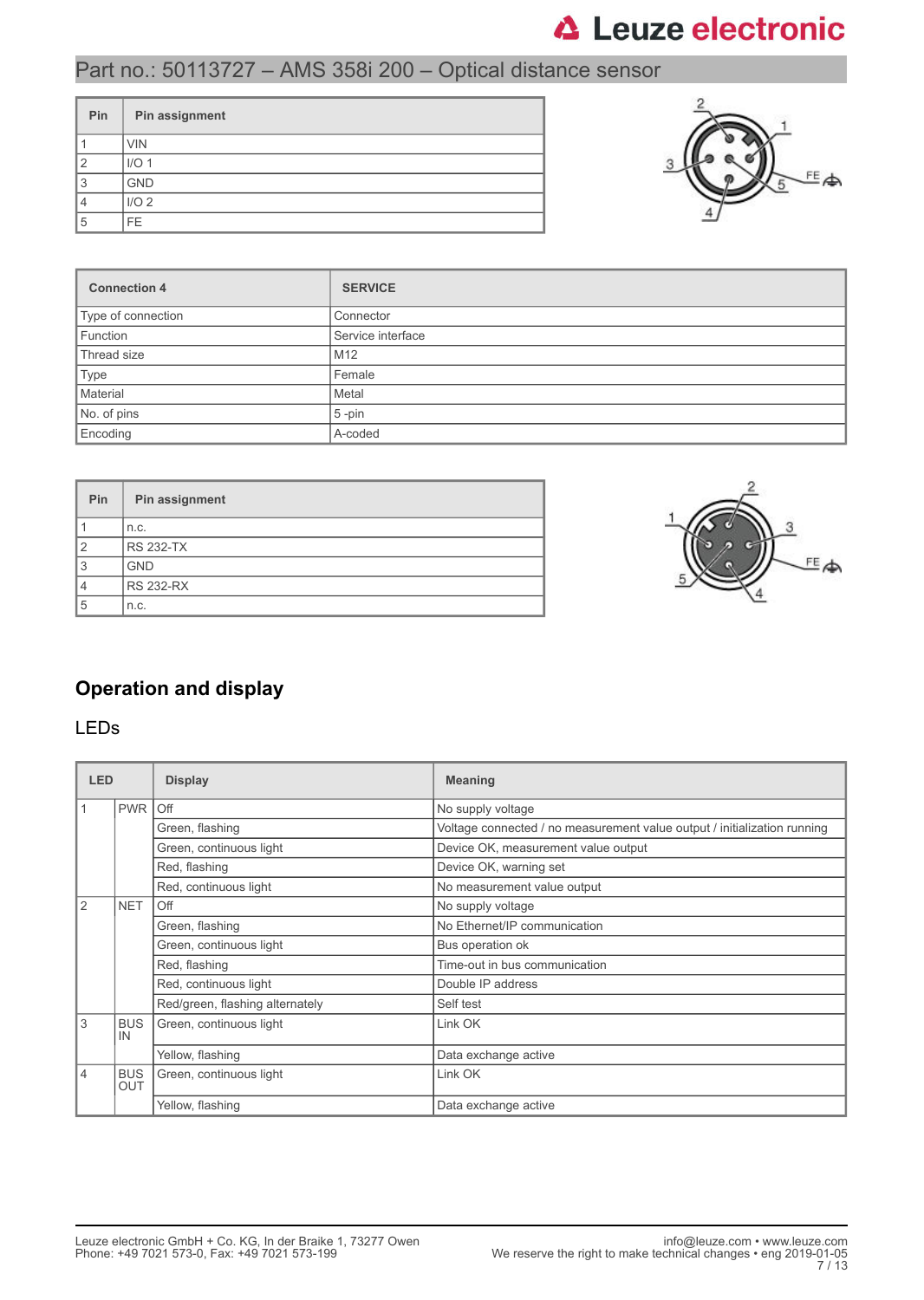#### Part no.: 50113727 – AMS 358i 200 – Optical distance sensor

#### **Part number code**

Part designation: **AMS 3XXi YYY Z AAA**

| <b>AMS</b> | <b>Operating principle:</b><br>AMS: absolute measurement system                                                                                                                                                                                        |
|------------|--------------------------------------------------------------------------------------------------------------------------------------------------------------------------------------------------------------------------------------------------------|
| 3XXi       | Series/interface (integrated fieldbus technology):<br>300i: RS 422/RS 232<br>301i: RS 485<br>304i: PROFIBUS DP / SSI<br>308i: TCP/IP<br>335i: CANopen<br>338i: EtherCAT<br>348i: PROFINET RT<br>355i: DeviceNet<br>358i: EtherNet/IP<br>384i: Interbus |
| <b>YYY</b> | <b>Operating range:</b><br>40: max. operating range in m<br>120: max. operating range in m<br>200: max. operating range in m<br>300: max. operating range in m                                                                                         |
| Ζ          | Special equipment:<br>H: with heating                                                                                                                                                                                                                  |
| AAA        | Interface:<br>SSI: with SSI interface                                                                                                                                                                                                                  |

#### **Notes**

#### **Observe intended use!**

- This product is not a safety sensor and is not intended as personnel protection.
- The product may only be put into operation by competent persons.
- Only use the product in accordance with its intended use.

#### **WARNING! LASER RADIATION – LASER CLASS 2**

#### **Never look directly into the beam!**

The device satisfies the requirements of IEC 60825-1:2007 (EN 60825-1:2007) safety regulations for a product of **laser class 2** as well as the U.S. 21 CFR 1040.10 regulations with deviations corresponding to "Laser Notice No. 50" from June 24, 2007.

- Never look directly into the laser beam or in the direction of reflected laser beams! If you look into the beam path over a longer time period, there is a risk of injury to the retina.
- Do not point the laser beam of the device at persons!
- Interrupt the laser beam using a non-transparent, non-reflective object if the laser beam is accidentally directed towards a person.
- When mounting and aligning the device, avoid reflections of the laser beam off reflective surfaces!
- CAUTION! Use of controls or adjustments or performance of procedures other than specified herein may result in hazardous light exposure.
- Observe the applicable statutory and local laser protection regulations.
- The device must not be tampered with and must not be changed in any way. There are no user-serviceable parts inside the device. Repairs must only be performed by Leuze electronic GmbH + Co. KG.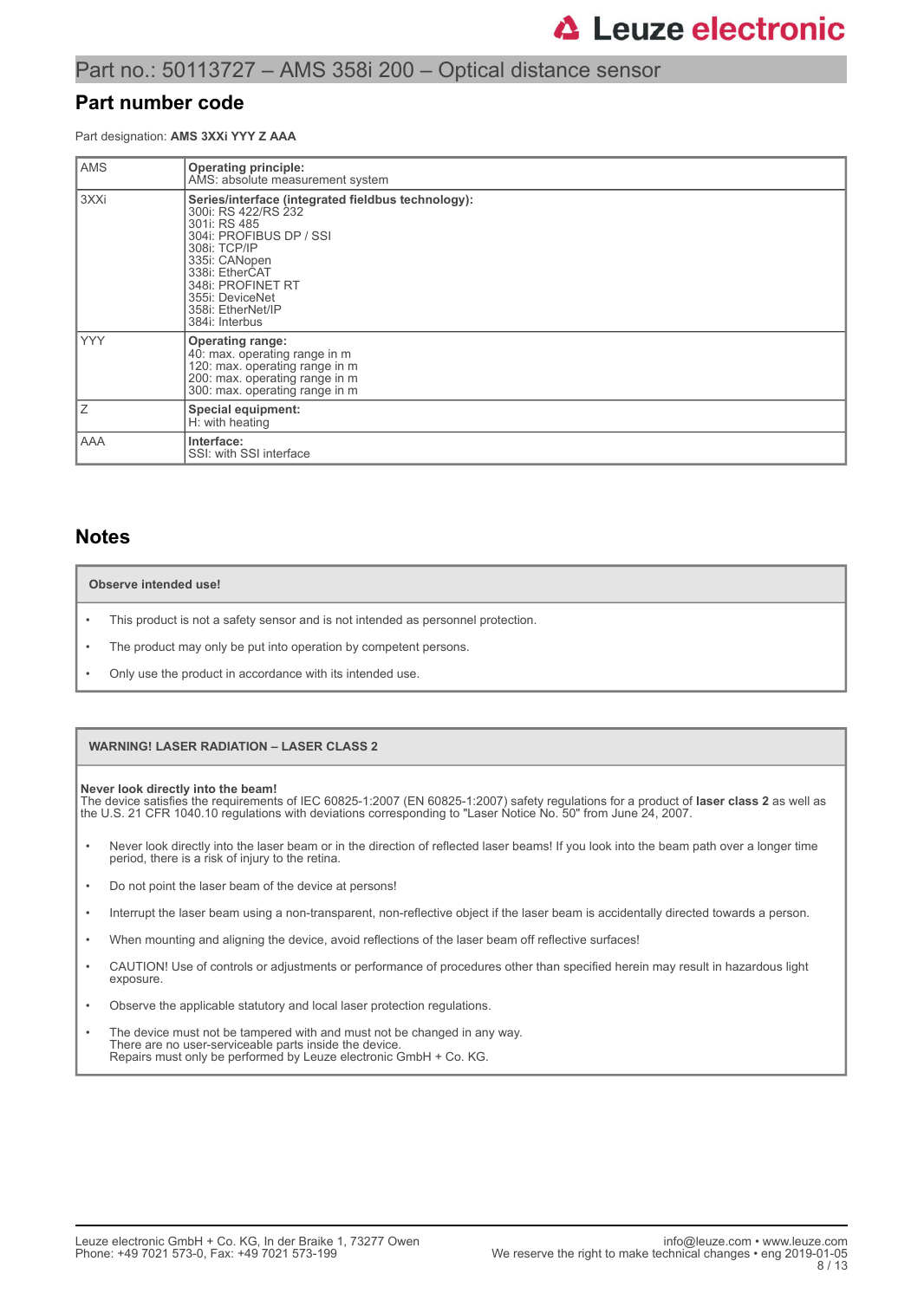### Part no.: 50113727 – AMS 358i 200 – Optical distance sensor

#### **NOTE**

**Affix laser information and warning signs!**<br>Laser information and warning signs are affixed to the device. In addition, self-adhesive laser information and warning signs (stick-on labels) are supplied in several languages.

- Affix the laser information sheet to the device in the language appropriate for the place of use. When using the device in the US, use the stick-on label with the "Complies with 21 CFR 1040.10" note.
- Affix the laser information and warning signs near the device if no signs are attached to the device (e.g. because the device is too small) or if the attached laser information and warning signs are concealed due to the installation position.
- Affix the laser information and warning signs so that they are legible without exposing the reader to the laser radiation of the device or other optical radiation.
- For UL applications, use is only permitted in Class 2 circuits in accordance with the NEC (National Electric Code).
- Use as safety-related component within the safety function is possible, if the component combination is designed correspondingly by the machine manufacturer.

### **Accessories**

## Connection technology - Connection cables

|   | Part no. | <b>Designation</b>             | <b>Article</b>   | <b>Description</b>                                                                                                                                                                            |
|---|----------|--------------------------------|------------------|-----------------------------------------------------------------------------------------------------------------------------------------------------------------------------------------------|
| W | 50132077 | KD U-M12-5A-<br>$V1 - 020$     | Connection cable | Connection 1: Connector, M12, Axial, Female, A-coded, 5-pin<br>Connection 2: Open end<br>Shielded: No<br>Cable length: 2,000 mm<br>Sheathing material: PVC                                    |
| W | 50132079 | KD U-M12-5A-<br>$V1 - 050$     | Connection cable | Connection 1: Connector, M12, Axial, Female, A-coded, 5-pin<br>Connection 2: Open end<br>Shielded: No<br>Cable length: 5,000 mm<br>Sheathing material: PVC                                    |
| W | 50132080 | KD U-M12-5A-<br>$V1 - 100$     | Connection cable | Connection 1: Connector, M12, Axial, Female, A-coded, 5-pin<br>Connection 2: Open end<br>Shielded: No<br>Cable length: 10,000 mm<br>Sheathing material: PVC                                   |
|   | 50135073 | <b>KS ET-M12-4A-</b><br>P7-020 | Connection cable | Suitable for interface: Ethernet<br>Connection 1: Connector, M12, Axial, Male, D-coded, 4-pin<br>Connection 2: Open end<br>Shielded: Yes<br>Cable length: 2,000 mm<br>Sheathing material: PUR |
|   | 50135074 | <b>KS ET-M12-4A-</b><br>P7-050 | Connection cable | Suitable for interface: Ethernet<br>Connection 1: Connector, M12, Axial, Male, D-coded, 4-pin<br>Connection 2: Open end<br>Shielded: Yes<br>Cable length: 5,000 mm<br>Sheathing material: PUR |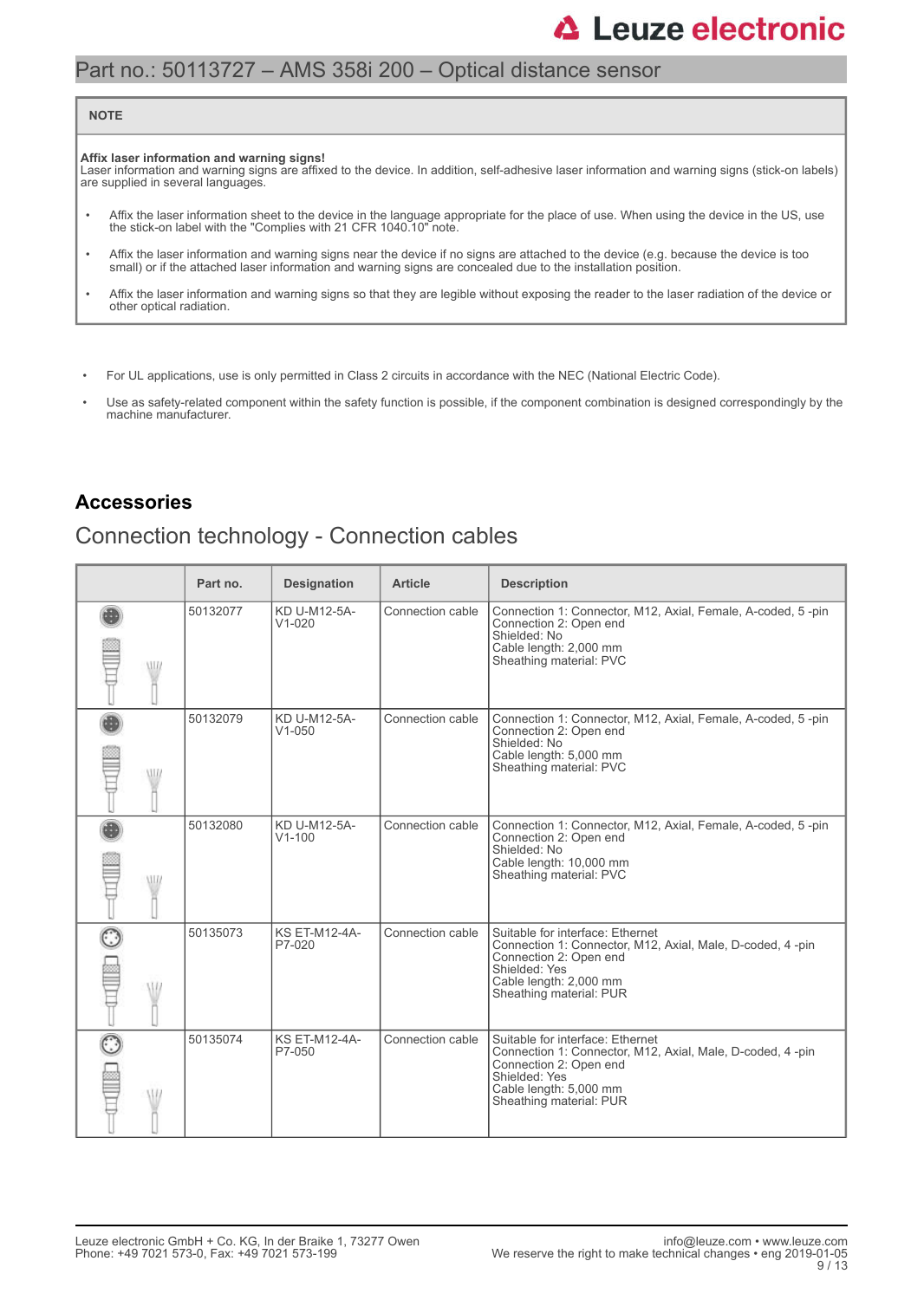## Part no.: 50113727 – AMS 358i 200 – Optical distance sensor

| Part no. | <b>Designation</b>      | <b>Article</b>   | <b>Description</b>                                                                                                                                                                             |
|----------|-------------------------|------------------|------------------------------------------------------------------------------------------------------------------------------------------------------------------------------------------------|
| 50135075 | KS ET-M12-4A-<br>P7-100 | Connection cable | Suitable for interface: Ethernet<br>Connection 1: Connector, M12, Axial, Male, D-coded, 4-pin<br>Connection 2: Open end<br>Shielded: Yes<br>Cable length: 10,000 mm<br>Sheathing material: PUR |
| 50135076 | KS ET-M12-4A-<br>P7-150 | Connection cable | Suitable for interface: Ethernet<br>Connection 1: Connector, M12, Axial, Male, D-coded, 4-pin<br>Connection 2: Open end<br>Shielded: Yes<br>Cable length: 15,000 mm<br>Sheathing material: PUR |
| 50135077 | KS ET-M12-4A-<br>P7-300 | Connection cable | Suitable for interface: Ethernet<br>Connection 1: Connector, M12, Axial, Male, D-coded, 4-pin<br>Connection 2: Open end<br>Shielded: Yes<br>Cable length: 30,000 mm<br>Sheathing material: PUR |

## Connection technology - Interconnection cables

|                    |             | Part no. | <b>Designation</b>                     | <b>Article</b>           | <b>Description</b>                                                                                                                                                                                                                |
|--------------------|-------------|----------|----------------------------------------|--------------------------|-----------------------------------------------------------------------------------------------------------------------------------------------------------------------------------------------------------------------------------|
|                    | ◌           | 50137077 | <b>KSS ET-M12-4A-</b><br>M12-4A-P7-020 | Interconnection<br>cable | Suitable for interface: Ethernet<br>Connection 1: Connector, M12, Axial, Male, D-coded, 4 -pin<br>Connection 2: Connector, M12, Axial, Male, D-coded, 4-pin<br>Shielded: Yes<br>Cable length: 1,000 mm<br>Sheathing material: PUR |
| $\odot$<br>Į       | $_{\odot}$  | 50137078 | <b>KSS ET-M12-4A-</b><br>M12-4A-P7-050 | Interconnection<br>cable | Suitable for interface: Ethernet<br>Connection 1: Connector, M12, Axial, Male, D-coded, 4-pin<br>Connection 2: Connector, M12, Axial, Male, D-coded, 4-pin<br>Shielded: Yes<br>Cable length: 1,000 mm<br>Sheathing material: PUR  |
| 0                  | $\odot$     | 50137079 | <b>KSS ET-M12-4A-</b><br>M12-4A-P7-100 | Interconnection<br>cable | Suitable for interface: Ethernet<br>Connection 1: Connector, M12, Axial, Male, D-coded, 4-pin<br>Connection 2: Connector, M12, Axial, Male, D-coded, 4-pin<br>Shielded: Yes<br>Cable length: 10,000 mm<br>Sheathing material: PUR |
| $\frac{1}{2}$      | $\odot$     | 50137080 | <b>KSS ET-M12-4A-</b><br>M12-4A-P7-150 | Interconnection<br>cable | Suitable for interface: Ethernet<br>Connection 1: Connector, M12, Axial, Male, D-coded, 4-pin<br>Connection 2: Connector, M12, Axial, Male, D-coded, 4-pin<br>Shielded: Yes<br>Cable length: 15,000 mm<br>Sheathing material: PUR |
| ි<br>$\frac{1}{2}$ | ⇔<br>t      | 50135080 | <b>KSS ET-M12-4A-</b><br>RJ45-A-P7-020 | Interconnection<br>cable | Suitable for interface: Ethernet<br>Connection 1: Connector, M12, Axial, Male, D-coded, 4 -pin<br>Connection 2: RJ45<br>Shielded: Yes<br>Cable length: 2,000 mm<br>Sheathing material: PUR                                        |
|                    | ⇔<br>팀<br>Ū | 50135081 | <b>KSS ET-M12-4A-</b><br>RJ45-A-P7-050 | Interconnection<br>cable | Suitable for interface: Ethernet<br>Connection 1: Connector, M12, Axial, Male, D-coded, 4-pin<br>Connection 2: RJ45<br>Shielded: Yes<br>Cable length: 5,000 mm<br>Sheathing material: PUR                                         |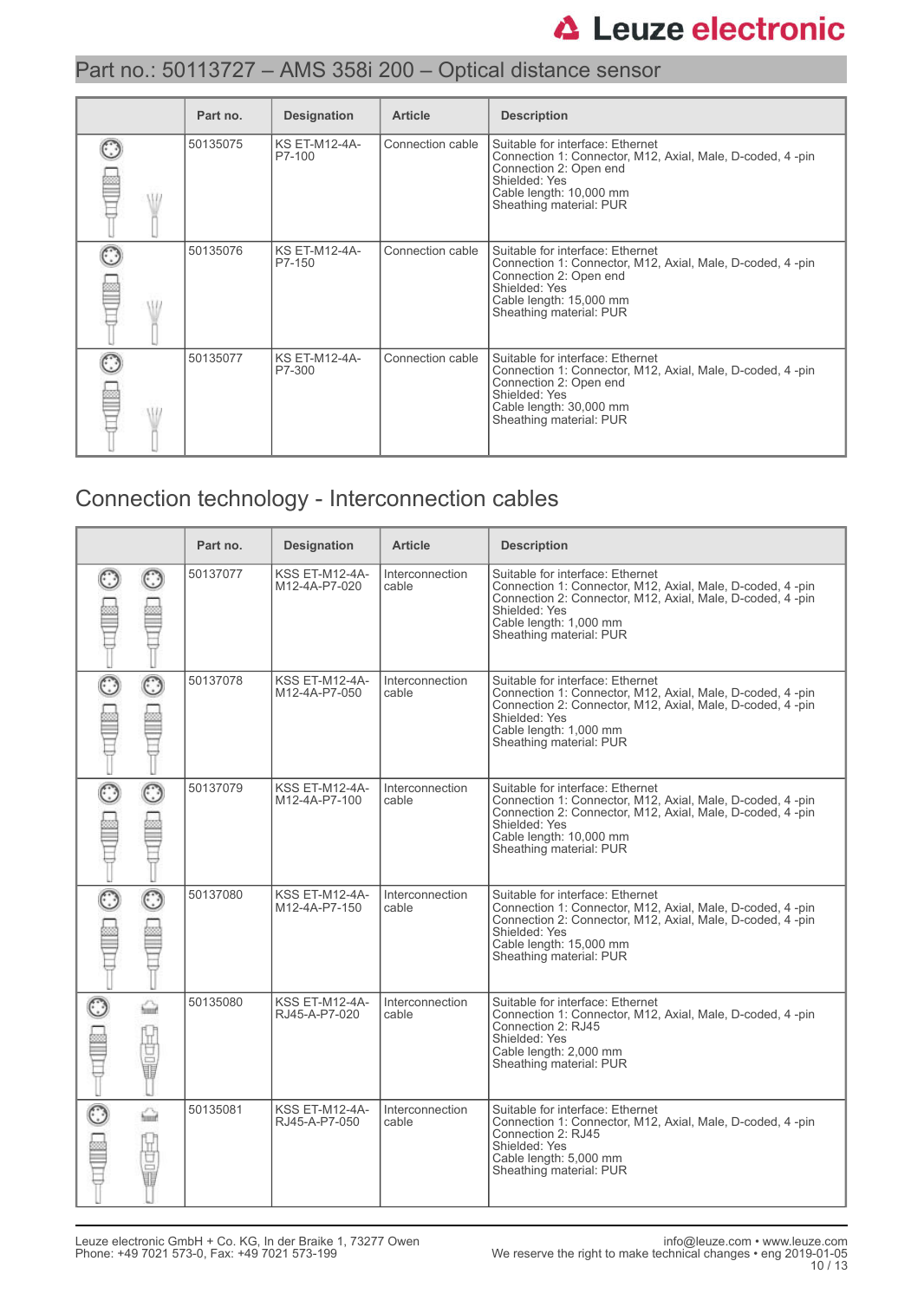## Part no.: 50113727 – AMS 358i 200 – Optical distance sensor

|              | Part no. | <b>Designation</b>                     | <b>Article</b>           | <b>Description</b>                                                                                                                                                                         |
|--------------|----------|----------------------------------------|--------------------------|--------------------------------------------------------------------------------------------------------------------------------------------------------------------------------------------|
| i            | 50135082 | <b>KSS ET-M12-4A-</b><br>RJ45-A-P7-100 | Interconnection<br>cable | Suitable for interface: Ethernet<br>Connection 1: Connector, M12, Axial, Male, D-coded, 4-pin<br>Connection 2: RJ45<br>Shielded: Yes<br>Cable length: 10,000 mm<br>Sheathing material: PUR |
| <b>自己</b>    | 50135083 | <b>KSS ET-M12-4A-</b><br>RJ45-A-P7-150 | Interconnection<br>cable | Suitable for interface: Ethernet<br>Connection 1: Connector, M12, Axial, Male, D-coded, 4-pin<br>Connection 2: RJ45<br>Shielded: Yes<br>Cable length: 15,000 mm<br>Sheathing material: PUR |
| <b>Allia</b> | 50135084 | <b>KSS ET-M12-4A-</b><br>RJ45-A-P7-300 | Interconnection<br>cable | Suitable for interface: Ethernet<br>Connection 1: Connector, M12, Axial, Male, D-coded, 4-pin<br>Connection 2: RJ45<br>Shielded: Yes<br>Cable length: 30,000 mm<br>Sheathing material: PUR |

## Connection technology - Connectors

| Part no. | <b>Designation</b> | <b>Article</b> | <b>Description</b>                                                                          |
|----------|--------------------|----------------|---------------------------------------------------------------------------------------------|
| 50040097 | KD 01-5-BA         | Connector      | Connection: Connector, M12, Axial, Female, A-coded, 5-pin                                   |
| 50112155 | S-M12A-ET          | Connector      | Suitable for interface: Ethernet<br>Connection: Connector, M12, Axial, Male, D-coded, 4-pin |

## Mounting technology - Other

| Part no. | <b>Designation</b>               | <b>Article</b> | <b>Description</b>                                                                                                                                       |
|----------|----------------------------------|----------------|----------------------------------------------------------------------------------------------------------------------------------------------------------|
| 50107255 | MW OMS/AMS 01   Mounting bracket |                | Design of mounting device: Angle, L-shape<br>  Fastening, at system: Through-hole mounting<br>Mounting bracket, at device: Screw type<br>Material: Metal |

## Reflective tapes for distance sensors

| Part no. | <b>Designation</b>         | <b>Article</b> | <b>Description</b>                                                                                                                                                                                          |
|----------|----------------------------|----------------|-------------------------------------------------------------------------------------------------------------------------------------------------------------------------------------------------------------|
| 50115020 | Reflexfolie<br>200x200mm-H | Reflector      | Special design: Heating<br>Supply voltage: 230 V, AC<br>Design: Rectangular<br>Reflective surface: 200 mm x 200 mm<br>Base material: Aluminum composite<br>Fastening: Mounting plate, Through-hole mounting |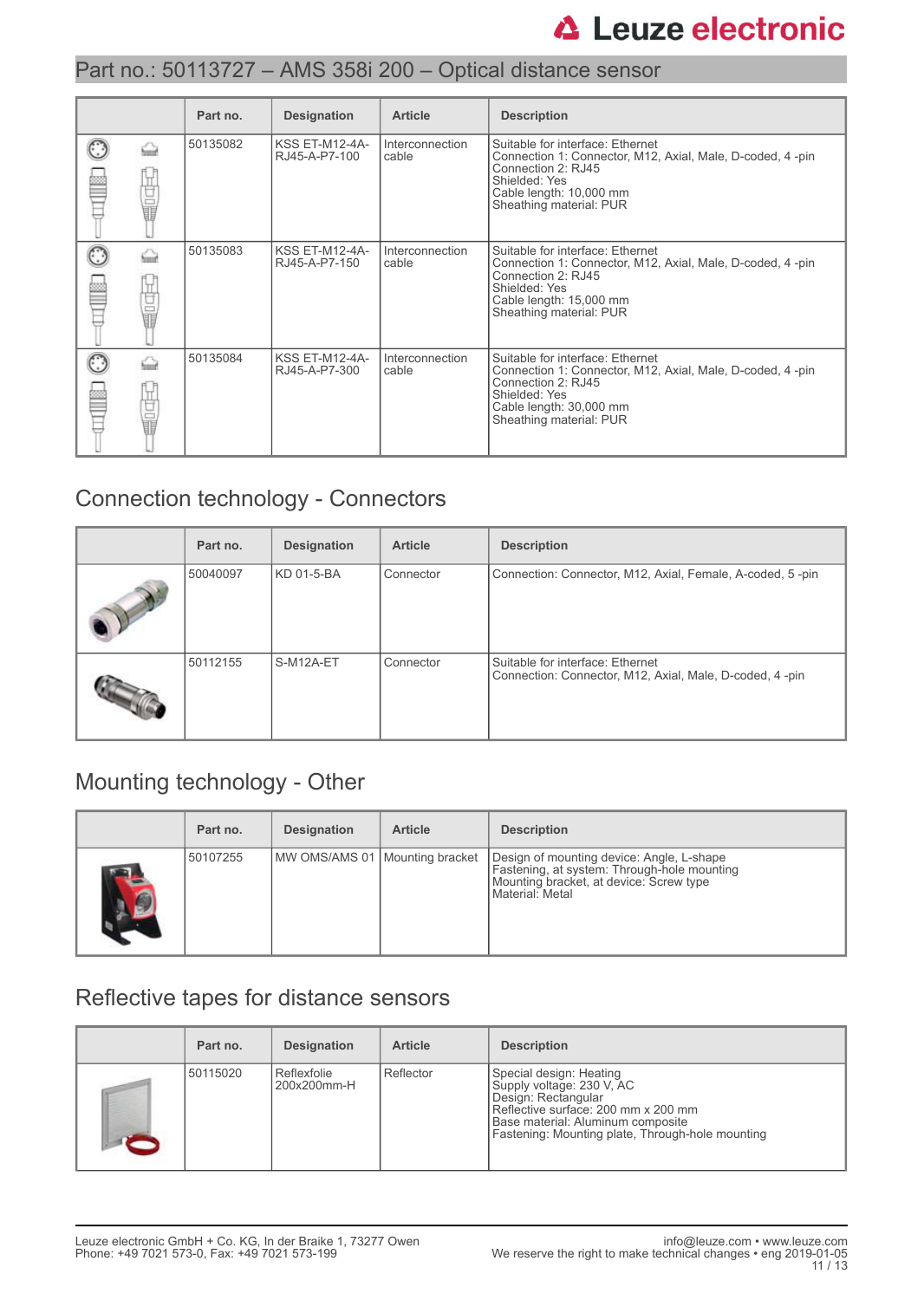## Part no.: 50113727 – AMS 358i 200 – Optical distance sensor

| Part no. | <b>Designation</b>         | <b>Article</b>  | <b>Description</b>                                                                                                                                                                                          |
|----------|----------------------------|-----------------|-------------------------------------------------------------------------------------------------------------------------------------------------------------------------------------------------------------|
| 50104364 | Reflexfolie<br>200x200mm-M | Reflector       | Design: Rectangular<br>Reflective surface: 200 mm x 200 mm<br>Base material: Aluminum composite<br>Fastening: Through-hole mounting, Mounting plate                                                         |
| 50104361 | Reflexfolie<br>200x200mm-S | Reflective tape | Design: Rectangular<br>Reflective surface: 200 mm x 200 mm<br>Chemical designation of the material: PMMA<br>Fastening: Adhesive                                                                             |
| 50115021 | Reflexfolie<br>500x500mm-H | Reflector       | Supply voltage: 230 V, AC<br>Design: Rectangular<br>Reflective surface: 500 mm x 500 mm<br>Base material: Aluminum<br>Fastening: Mounting plate, Through-hole mounting<br>Special design: Heating           |
| 50104365 | Reflexfolie<br>500x500mm-M | Reflector       | Design: Rectangular<br>Reflective surface: 500 mm x 500 mm<br>Base material: Aluminum composite<br>Fastening: Through-hole mounting, Mounting plate                                                         |
| 50104362 | Reflexfolie<br>500x500mm-S | Reflective tape | Design: Rectangular<br>Reflective surface: 500 mm x 500 mm<br>Chemical designation of the material: PMMA<br>Fastening: Adhesive                                                                             |
| 50104363 | Reflexfolie<br>749x914mm-S | Reflective tape | Design: Rectangular<br>Reflective surface: 749 mm x 914 mm<br>Chemical designation of the material: PMMA<br>Fastening: Adhesive                                                                             |
| 50115022 | Reflexfolie<br>914x914mm-H | Reflector       | Special design: Heating<br>Supply voltage: 230 V, AC<br>Design: Rectangular<br>Reflective surface: 914 mm x 914 mm<br>Base material: Aluminum composite<br>Fastening: Mounting plate, Through-hole mounting |
| 50104366 | Reflexfolie<br>914x914mm-M | Reflector       | Design: Rectangular<br>Reflective surface: 914 mm x 914 mm<br>Base material: Aluminum<br>Fastening: Through-hole mounting, Mounting plate                                                                   |
| 50108988 | Reflexfolie<br>914x914mm-S | Reflective tape | Design: Rectangular<br>Reflective surface: 914 mm x 914 mm<br>Chemical designation of the material: PMMA<br>Fastening: Adhesive                                                                             |

## Deflecting mirror

| Part no. | <b>Designation</b> | <b>Article</b>    | <b>Description</b>                       |
|----------|--------------------|-------------------|------------------------------------------|
| 50035630 | US 1 OMS           | Deflecting mirror | Type of fastening: Screw type            |
| 50104479 | US AMS 01          | Deflecting mirror | Type of fastening: Through-hole mounting |